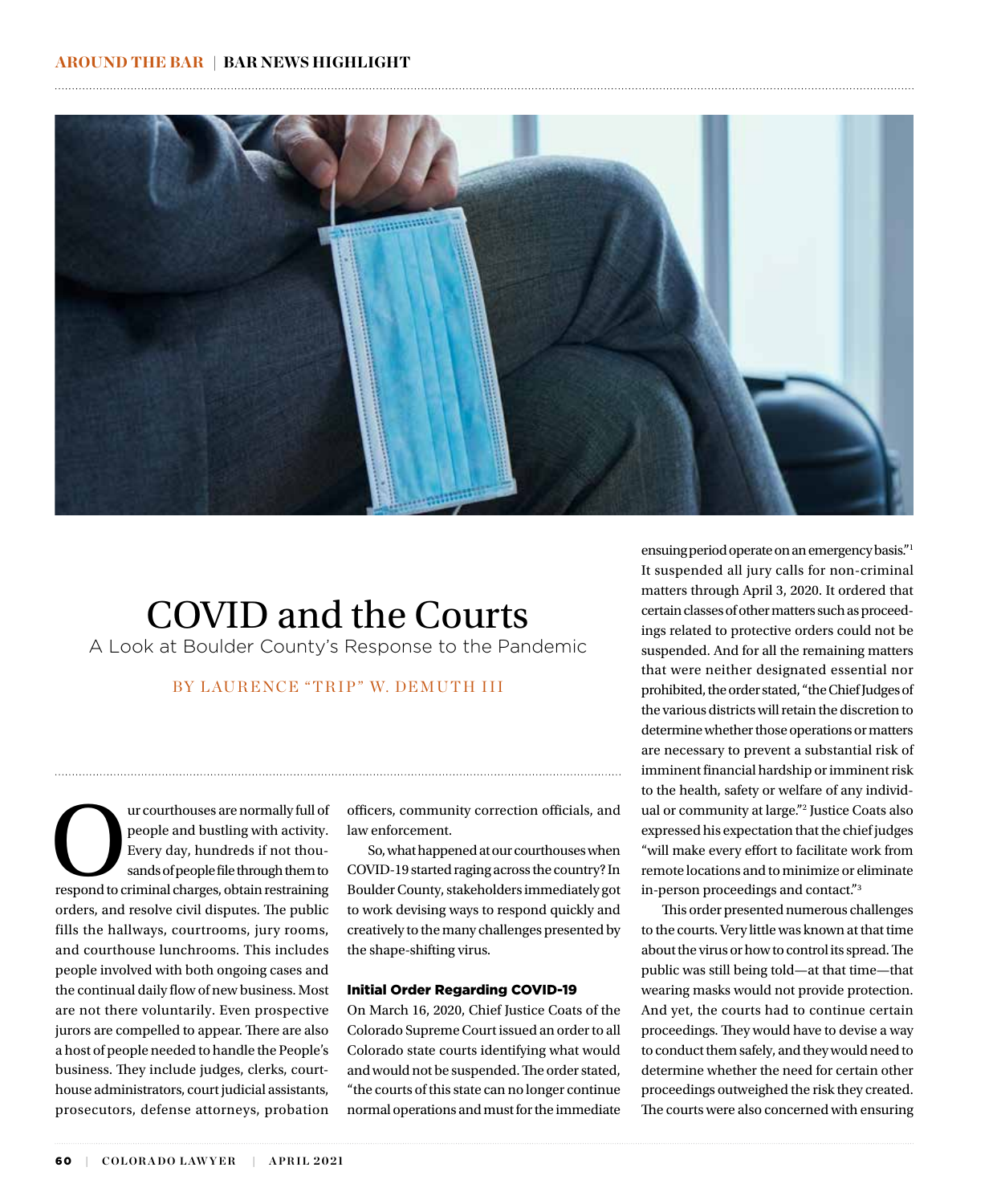they did not undermine the public's confidence. Judges throughout the state recognized that they might undercut their credibility if their response to the crisis was inconsistent.

## Immediate Response

Within days of the March 16 order, Boulder County's judicial officers broke into teams to triage the situation. There was a domestic relations team, a civil team, a criminal team, and a county court team. These teams worked together to determine how to address both the old and continuing flow of new business until the courthouse could be reopened.

Task forces including the justice system's stakeholders were quickly convened. In the criminal case context, the stakeholders included the offices of the District Attorney, Public Defender, Police Department, and Sheriff, which worked to determine how to conduct jury trials and what to do with criminal cases. These stakeholders met continuously and, even though their ethical and legal obligations were owed to different sides, they worked together with a high degree of collegiality to find a balance between the needs for public safety and public health. Many commented on how thankful they were to be working in a county with such a high level of professionalism and mutual respect and a willingness to work together to resolve problems. Because of this, they found a way to balance many of the competing concerns within one week of the March 16 order. Solutions included:

- revised arrest policies,
- revised holding policies,
- adjustments to bond procedures,
- new protocols for releasing people from jail and using personal recognizance bonds, and
- new policies on treating some arrest warrants as a summons to appear.

Chief Judge Bakke also established an open line of communications with other chief judges throughout the state. By the end of the first week, Chief Judge Bakke was working with Chief Justice Coats and the chief judges from every district in Colorado. They all grappled with balancing the essential functions of the courts against finding a way to manage the public health situation. They learned quickly that no one approach would work for all the districts because each had a unique set of needs. At the same time, consistency was important; widely varying approaches to addressing the conflicting concerns for the public's health and the public judicial system could weaken the legitimacy of the courts. For example, serious access to justice questions might have been raised if the districts took widely varying approaches to jury trials.

## Maintaining Operations

One of the first problems Boulder County encountered was determining how to keep everyone informed. The public, their counsel, and law enforcement had received notices to appear, summonses, and scheduling orders for months prior to the pandemic, and most of them had to be vacated. As a result, virtually everyone had to be notified that their appearances would be rescheduled to an unknown date in the future.

In the weeks immediately following the March closure of normal operations, only a skeleton staff worked in the courthouse. The small cadre of administrators and supervisors worked tirelessly to process the incoming filings and outgoing orders. Remaining in the courthouse alongside the skeleton staff were Chief Judge Bakke; Judge Mulvahill, who acted as the first assistant to the chief judge; and a rotating team of one district civil judge, one district criminal judge, one county court judge, and a "duty judge."

The duty judge (affectionately referred to as the courthouse bouncer) was tasked with enforcing the rules at the courthouse entrance and deciding whose needs qualified them to enter. The duty judge sat every day by the phone in a small, windowless office near the front of the courthouse waiting to instruct members of the public who approached. Those who were turned away were told what they needed to do to address their obligations and cases. At times, the duty judge had nothing to do. Other times, the duty judge encountered a constant flow of people and would spend all day answering questions without the assistance of the usual structure or courthouse staff. It was not uncommon for the public to ask the duty judge for advice about unpaid bills or even housing situations and roommates. As time passed and the public learned that the courthouse was closed, the demands on the duty judge lessened.

## **CREDIBLE PROTECTION FOR CREATIVE EXPRESSION.**



## **Defending Your Clients' Creativity is Our Business.**

If you have a client needing to register or enforce a copyright, we can help protect this valuable asset. With 27 years of experience in copyright law - Intellectual Property is all we do - and clients across Colorado, the U.S., and the world, we can provide the best in copyright legal representation.

Let us help you help your clients. Talk to us today.



Fort Collins, CO | 970.224.3100 Denver, CO | 720.249.4700 San Diego, CA | 619.270.2100 idea-asset.com

Registration Preparation and Prosecution · Copyright Enforcement · License and Agreement Drafting and Negotiating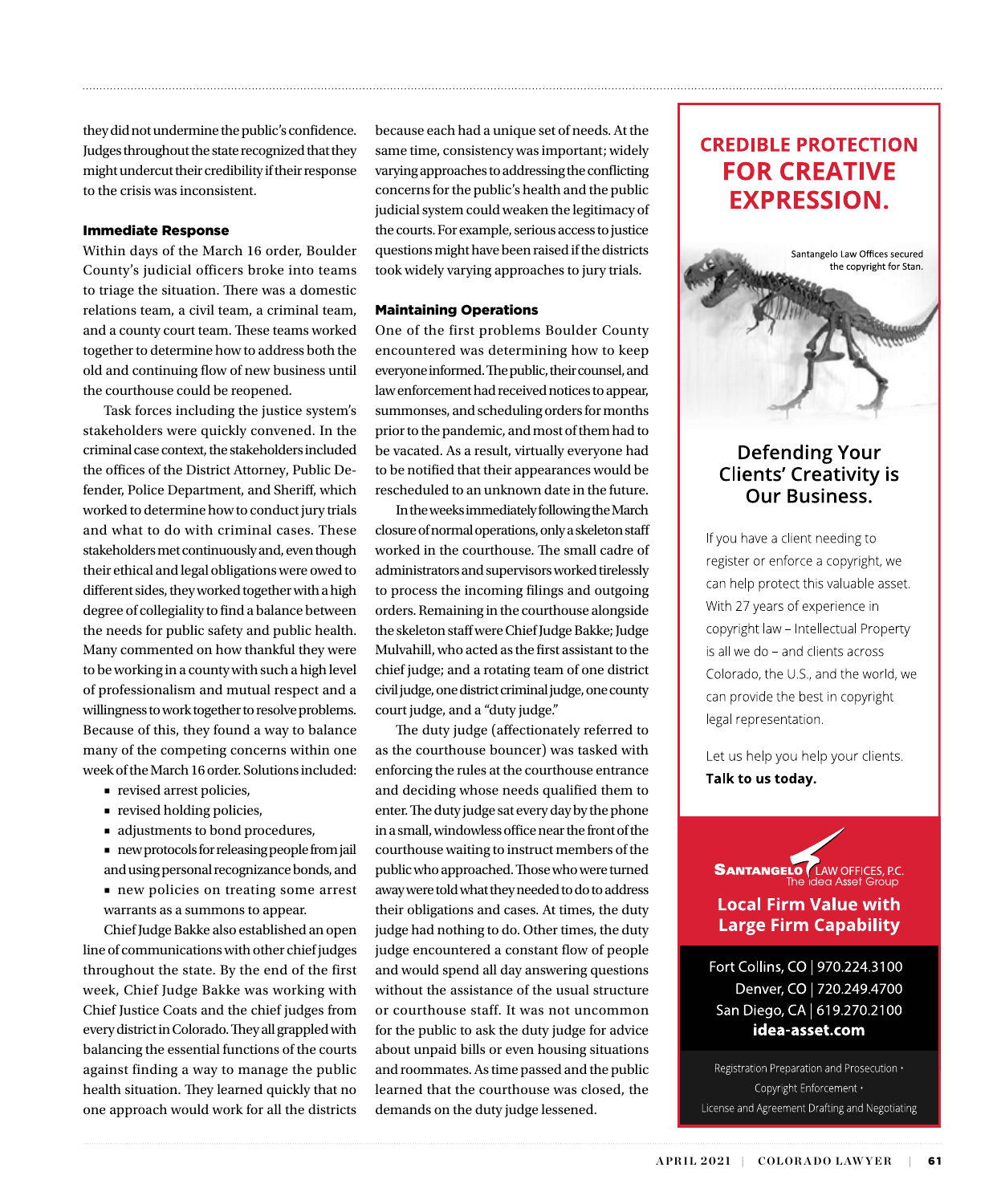### Minimizing In-Person Activities

When not assigned to one of the slots in the courthouse rotation, the judicial officers worked remotely, doing their best to manage pleadings with written orders and researching newly arising legal issues, like how a pandemic affects a criminal defendant's speedy trial rights and whether the courts could require people to appear remotely over objection. But they could not stop providing essential services. So, the judges and stakeholders quickly designed a plan that was consistent with both the March 16 order and other jurisdictions. Chief Judge Bakke issued a series of administrative orders to implement the plan. For example, on March 20, she ordered the Longmont Courthouse closed and directed all its business to the Boulder Justice Center. Chief Judge Bakke also postponed all district court jury trials from March 18 through May 15 and established who could and could not enter the Justice Center.4

Additional statewide changes included modifying court rules to safely reduce jail populations, installing technology for virtual audiovisual courtrooms, and waiving certain probation standards to limit in-person contact. The Supreme Court also allowed law school graduates to practice law before taking the bar examination and created a new remote solution to welcome new members of the profession who passed the bar examination in February.5

While short staffed and working under the initial plans, the courts also needed to develop plans for the longer term as hopes for a quick return to normal business faded. In the early days of the pandemic, the Boulder County judges prepared and scrapped numerous plans because things were changing so quickly. A concern became whether, and how, the public could access the courts remotely. The judges and staff struggled with determining what technology was needed to facilitate remote appearances and, simultaneously, they were designing plans for conducting business without knowing what access people had. As time passed, however, they found the problem was not as bad as they feared because technology was far more available among the public than believed.

On April 16, Justice Coats issued a new statewide order. In it, he amended the previous

orders by directing that "no person shall be required to report for jury service in a state court before June 1, 2020."6 On May 5, the Chief Justice amended his prior orders again and instructed that "certain judicial functions must be considered essential" and ordered that the essential functions "may not be altogether suspended, even where they cannot be provided remotely."7 The essential functions included things like protection orders and hearings, bail hearings, probation revocation hearings, plea hearings for incarcerated individuals, juvenile detention hearings, dependency and neglect shelter hearings, and emergency mental health proceedings. The prohibition against summoning jurors was also extended to July 6, 2020.<sup>8</sup> This deadline was extended again to August 3, 2020.<sup>9</sup>

### Unique Challenges

A host of issues caused or aggravated by the pandemic created additional demands on the courthouse. For example, there was an increased demand for protection orders and resolution of custody conflicts arising from parenting disputes related to the health and safety of children.

The demands on the designated county court judge also did not slacken. Primarily because misdemeanors account for the largest portion of criminal cases, Boulder's county courts traditionally have the largest number of people coming and going from their courtrooms. The county court also handles small claims cases, name changes, civil trials, replevins, and contempt of court actions. Many of the functions performed by the county court qualify as essential. Therefore, the county court judge who was charged with handling all the county court matters continued to have a large press of business.

Fortunately, the county court has an extraordinary team of prosecutors and public defenders who worked together to reschedule countless criminal cases. Hundreds of matters were deferred between March and June. The number of eviction proceedings was also reduced by the Centers for Disease Control and Prevention moratorium and orders from Colorado's Governor.

But that did not resolve all the cases, and a fair number of in-person hearings continued to be held in the county court's physical building. Most occurred in criminal cases and only when the hearings complied with public health orders. The decision to hold in-person hearings involved a balancing of efficiencies and the interests of justice against public health concerns and restrictions. And, whenever anyone indicated that they didn't feel safe and there was no countervailing reason to hold an in-person hearing, the county court judge found the parties' wishes to be a compelling reason to hold a virtual hearing.

Starting in June, most matters at both the district and county courts began to be addressed virtually. The county court, in part because of its larger numbers, frequency of unrepresented parties, and generally shorter hearing durations, continued to see a significant number of in-person appearances. In contrast, most district court hearings were virtual. Uniform protocols and procedures for virtual proceedings were developed and posted on the courthouse webpage.

Of course, the use of a virtual courtroom comes with its own challenges. People must be able to access the virtual courtroom and, even when they have access, connectivity issues can become a problem. Sharing exhibits can also be a problem. The exhibits are supposed to be shared with everyone before the hearing and, when that doesn't happen, the court must balance the procedural interests against the interests of justice. Then there are the problems associated with displaying the exhibits during the hearing. Even when it works, the process is cumbersome and slows the hearing.

Speedy trial rights presented another unique challenge. Unless there is good cause for a delay or the defendant agrees to an extension, everyone charged with a crime is entitled to a trial within six months of their arraignment. The health concerns created by the pandemic collided head-on with these constitutional and statutory rights. Most defendants in Boulder waived their speedy trial rights and agreed to delay their cases. Those who did not got a priority setting or, if it was determined that a trial could not be conducted safely, findings